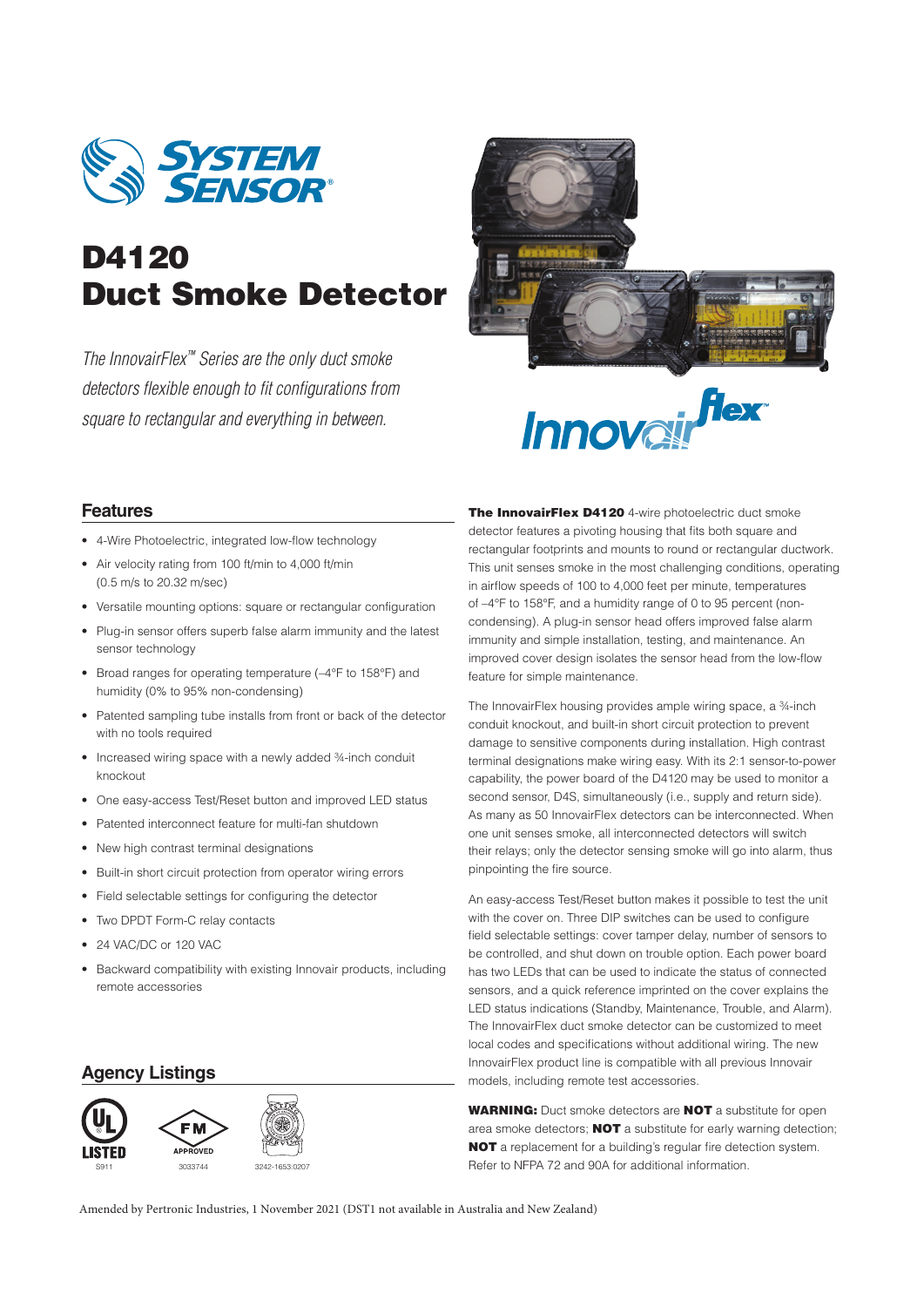## **InnovairFlex™ Duct Smoke Detector Specifications**

#### **Architectural/Engineering Specifications**

The air duct smoke detector shall be a System Sensor InnovairFlex™ D4120 Photoelectric Duct Smoke Detector. The detector housing shall be UL listed per UL 268A specifically for use in air handling systems. The flexible housing of the duct smoke detector fits multiple footprints from square to rectangular. The detector shall operate at air velocities of 100 feet per minute to 4000 feet per minute (0.5 to 20.32 meters/second). The unit shall be capable of controlling up to 50 air handling systems when interconnected with other detectors. The detector shall be capable of providing a trouble signal in the event that the front cover is removed. It shall be capable of local testing via magnetic switch, test button on the cover, or remote testing using the RTS2-AOS Multi-Signaling Accessory or the RTS151KEY Remote Test Station. Terminal connections shall be of the strip and clamp method suitable for 12–18 AWG wiring.

| <b>Physical Specifications</b>                                                                                                                     |                                                                                                                                        |                                                       |                         |  |  |
|----------------------------------------------------------------------------------------------------------------------------------------------------|----------------------------------------------------------------------------------------------------------------------------------------|-------------------------------------------------------|-------------------------|--|--|
| <b>Size: (Rectangular Dimensions)</b>                                                                                                              | 14.38 in (37 cm) Length; 5 in (12.74 cm) Width; 2.5 in (6.36 cm) Depth                                                                 |                                                       |                         |  |  |
| <b>(Square Dimensions)</b>                                                                                                                         | 7.75 in (19.7 cm) Length; 9 in (22.9 cm) Width; 2.5 in (6.35 cm) Depth                                                                 |                                                       |                         |  |  |
| <b>Weight:</b>                                                                                                                                     | 2.5 lbs (1.14 kg)                                                                                                                      |                                                       |                         |  |  |
| <b>Operating Temperature Range:</b>                                                                                                                | <b>D4120 &amp; D4S:</b> $-4^{\circ}$ to 158°F ( $-20^{\circ}$ to 70°C); <b>D4P120:</b> $-40^{\circ}$ to 158°F ( $-40^{\circ}$ to 70°C) |                                                       |                         |  |  |
| <b>Storage Temperature Range:</b>                                                                                                                  | D4120 & D4S: -22° to 158°F (-30° to 70°C); D4P120: -40° to 158°F (-40° to 70°C)                                                        |                                                       |                         |  |  |
| <b>Operating Humidity Range:</b>                                                                                                                   | 0% to 95% relative humidity non-condensing                                                                                             |                                                       |                         |  |  |
| <b>Air Duct Velocity:</b>                                                                                                                          | 100 to 4000 ft/min (0.5 to 20.32 m/sec)                                                                                                |                                                       |                         |  |  |
| <b>Electrical Ratings</b>                                                                                                                          |                                                                                                                                        |                                                       |                         |  |  |
| Power supply voltage:                                                                                                                              | 20-29 VDC                                                                                                                              | 24 VAC 50-60 Hz                                       | 120 VAC 50-60 Hz        |  |  |
| Input capacitance:                                                                                                                                 | 270 µF max.                                                                                                                            | 270 µF max.                                           | N/A                     |  |  |
| <b>Reset voltage:</b>                                                                                                                              | 3.0 VDC min.                                                                                                                           | 2.0 VAC min.                                          | 10 VAC min.             |  |  |
| <b>Reset time: (with RTS151)</b>                                                                                                                   | .03 to 0.3 sec.                                                                                                                        | .03 to 0.3 sec.                                       | .03 to 0.3 sec.         |  |  |
| Reset time: (by power down)                                                                                                                        | $0.6$ sec. max.                                                                                                                        | $0.6$ sec. max.                                       | $0.6$ sec. max.         |  |  |
| Power up time:                                                                                                                                     | 35 sec. max.                                                                                                                           | 35 sec. max.                                          | 35 sec. max.            |  |  |
| <b>Alarm response time:</b>                                                                                                                        | 15 sec.                                                                                                                                | 15 sec.                                               | 15 sec.                 |  |  |
| <b>Sensitivity Test:</b>                                                                                                                           | See detector label                                                                                                                     | See detector label                                    | See detector label      |  |  |
| <b>Current Requirements: (Using No Accessories)</b>                                                                                                |                                                                                                                                        |                                                       |                         |  |  |
| <b>Max. standby current:</b>                                                                                                                       | 21 mA @ 24VDC                                                                                                                          | 65 mA RMS @ 24VAC 60Hz                                | 20 mA RMS @ 120VAC 60Hz |  |  |
| <b>Max. alarm current:</b>                                                                                                                         | 65 mA @ 24VDC                                                                                                                          | 135 mA RMS @ 24VAC 60Hz                               | 35 mA RMS @ 120VAC 60Hz |  |  |
| <b>Contact Ratings</b>                                                                                                                             |                                                                                                                                        |                                                       |                         |  |  |
| <b>Alarm initiation contacts:</b><br>(SPST)                                                                                                        | 2.0A @ 30 VDC (resistive)                                                                                                              |                                                       |                         |  |  |
| <b>Alarm auxiliary contacts:</b><br>(DPDT)                                                                                                         | 10A @ 30 VDC (resistive); 10A @ 250 VAC (resistive); 1/2 HP @ 240 VAC ; 1/4 HP @ 120 VAC                                               |                                                       |                         |  |  |
| Note: Alarm auxiliary contacts shall not be connected to initiating circuits of control panels. Use the alarm initiation contact for this purpose. |                                                                                                                                        |                                                       |                         |  |  |
| <b>Supervisory contacts: (SPDT)</b>                                                                                                                |                                                                                                                                        | 2.0A @ 30 VDC (resistive); 2.0A @ 125 VAC (resistive) |                         |  |  |
| <b>Accessory Current Loads at 24 VDC</b>                                                                                                           |                                                                                                                                        |                                                       |                         |  |  |
| <b>Device</b>                                                                                                                                      | <b>Standby</b>                                                                                                                         | <b>Trouble</b>                                        | <b>Alarm</b>            |  |  |
| APA151                                                                                                                                             | $12.5 \text{ mA}$                                                                                                                      | n/a                                                   | 30 mA Max.              |  |  |

| APA151           | 12.5 MA                      | n/a        | 30 mA Max.                                       |
|------------------|------------------------------|------------|--------------------------------------------------|
| MHR/MHW          | 0 mA                         | n/a        | 29 mA Max.                                       |
| <b>RA100Z</b>    | 0 mA                         | n/a        | 12 mA Max.                                       |
| RTS151/RTS151KEY | $0 \text{ mA}/12 \text{ mA}$ | n/a        | 12 mA Max.                                       |
| RTS2/RTS2-AOS    | 3.0mA max                    | 16 mA Max. | with strobe: 55 mA max: without strobe 30 mA max |

Note: Any combination of accessories may be used such that the given accessory loads are: 110 mA or less at the Aux output, and 50 mA or less at the Alarm output

## **Installing the InnovairFlex Sampling Tube**

The InnovairFlex sampling tube may be installed from the front or back of the detector. The tube locks securely into place and can be removed by releasing the front or rear locking tab (front locking tab shown below right).







Amended by Pertronic Industries, 1 November 2021 (DST1 not available in Australia and New Zealand)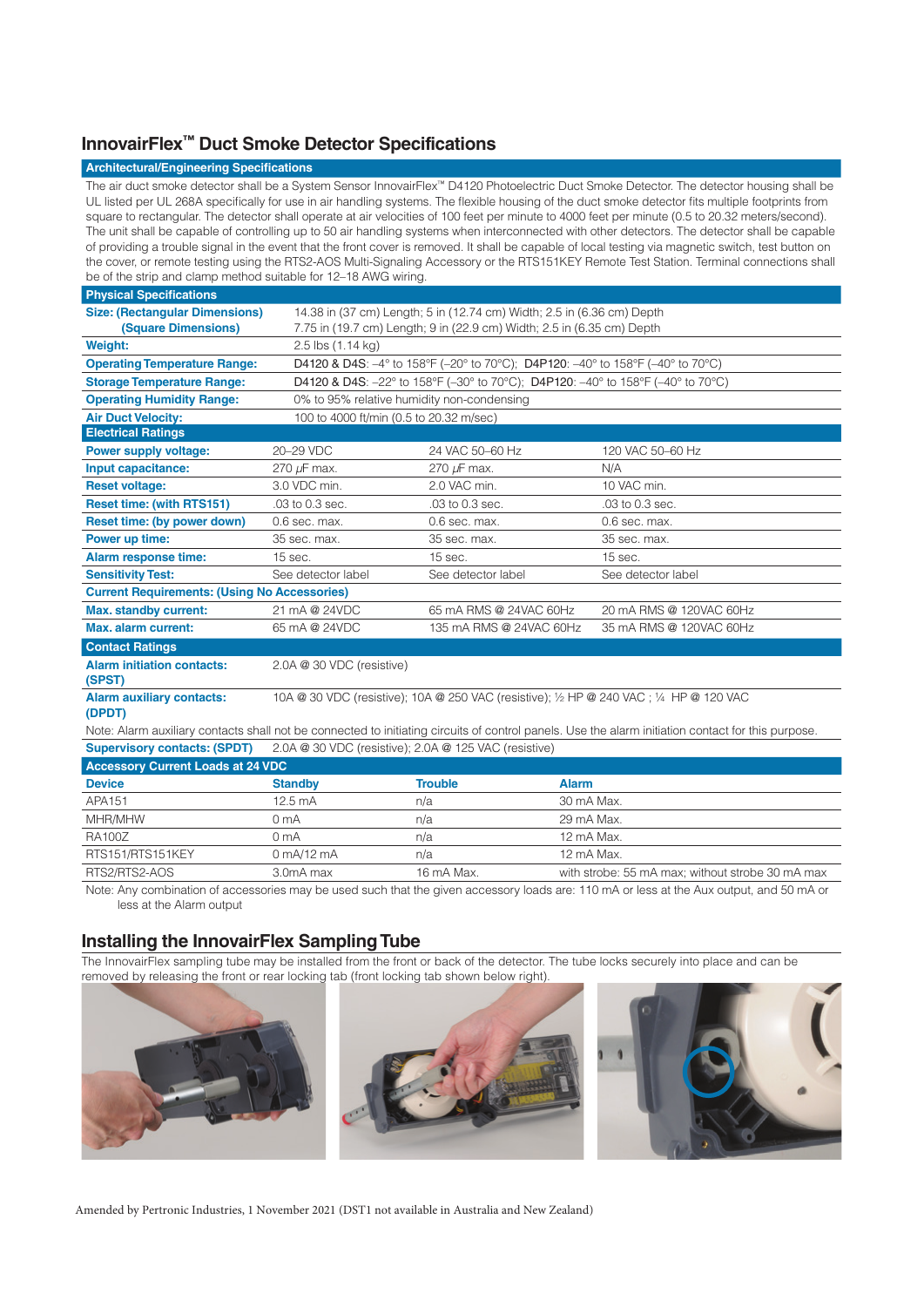### **Wiring for 4-wire Duct Smoke Detector and Accessories**



- **NOTE 1:** 24V Power Inputs accept a non-polarized 24VDC or 24VAC 50-60Hz. 120VAC Power Inputs accept only 120VAC 50-60Hz. Connect power source to appropriate terminals of each detector. See specifications for additional power supply information.
- **NOTE 2:** Auxiliary contacts shown in standby position. Contacts switch during alarm as indicated by arrows. Auxiliary contacts are not to be used for connection to the control panel. See specifications for contact ratings.

\*Please refer to the corresponding installation manual for accessory wiring diagrams.

- **NOTE 3:** Supervisory contacts shown in standby position. Open contacts indicate a trouble condition to the panel. See specifications for contact ratings.
- **NOTE 4:** Alarm Initiation contacts shown in standby position. Closed contacts indicate an alarm condition to the panel. See specifications for contact ratings.

## **Important Notes on 2:1 Sensor-to-Power Capability**

- 2:1 sensor-to-power capability is not available for all InnovairFlex models. The feature is only available on the D4120 4-wire conventional models.
- 2:1 sensor-to-power capability can be enabled using one D4120 and one D4S, or two D4S and one D4P120.

#### **Important Interconnect Notes**

- When using the interconnect feature, all interconnected units must be powered using the same independent supply.
- Polarity must be maintained throughout the interconnect wiring. Connect the INT+ terminal on unit 1 to the INT+ terminal on unit 2 and so on. Similarly, connect the INT/AUX– terminal on unit 1 to the INT/AUX- terminal on unit 2 and so on.
- Up to 50 D4120 units, 50 D4P120 units, or 50 units of combination may be interconnected.
- Up to 10 DH100ACDC units may be interconnected. Please note that each of the 9 DH100ACDC units interconnected may be replaced by three D4P120 units. Therefore, when using the interconnect feature a single DH100ACDC can drive either 9 DH100ACDCs or 27 D4120 units.
- \* NOTE: Alarm can be reset only at the initiating device and not at the devices interconnected.

Amended by Pertronic Industries, 1 November 2021 (DST1 not available in Australia and New Zealand)